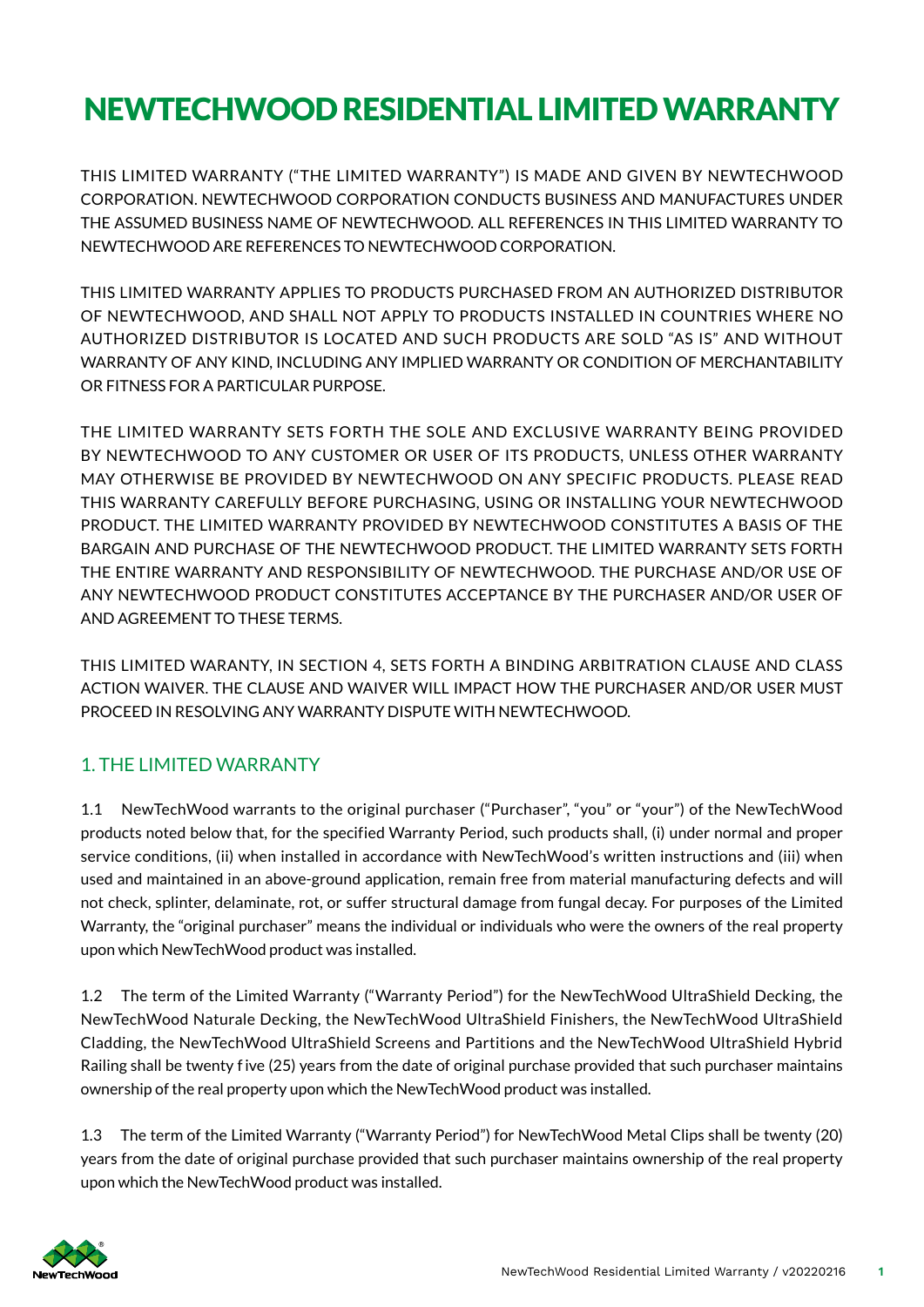1.4 The term of the Limited Warranty ("Warranty Period") for the NewTechWood Vintage Decking, NewTechWood Plastic Clips shall be fifteen (15) years from the date of original purchase provided that such purchaser maintains ownership of the real property upon which the NewTechWood product was installed.

1.5 The term of the Limited Warranty ("Warranty Period") for the NewTechWood UltraShield Deck Tiles shall be ten (10) years from the date of original purchase provided that such purchaser maintains ownership of the real property upon which the NewTechWood product was installed.

1.6 The term of the Limited Warranty ("Warranty Period") for the NewTechWood Stone Tiles, the NewTechWood Grass Tiles and the NewTechWood Planter Box, shall be five (5) years from the date of original purchase provided that such purchaser maintains ownership of the real property upon which the NewTechWood product was installed.

1.7 NewTechWood written instructions are available from your NewTechWood dealer or your contractor or from NewTechWood at www.newtechwood.com or by writing to NewTechWood at the address stated below.

1.8 In the event of a failure of the above described NewTechWood products within the applicable Warranty Period as warranted above, when properly installed, used and maintained in the manner required by this Section 1, NewTechWood will replace the nonconforming item in the manner set forth in Section 2 below.

1.9 The Limited Warranty set forth herein is the only warranty (whether written or oral, express or implied) NewTechWood makes for the above described NewTechWood products. The Limited Warranty is subject to all terms and conditions stated herein and no one (including but not limited to a NewTechWood dealer, installer, reseller, agent or employee) is authorized to modify, expand or add to this limited warranty. NewTechWood makes no other representation, guarantee or warranty regarding any NewTechWood product. No one is authorized to make any representation, guarantee or warranty on NewTechWood's behalf, and NewTechWood shall not be bound by or liable for, any representation, guarantee, warranty, or condition with regard to any NewTechWood Product other than as expressly stated in this Limited Warranty. THIS LIMITED WARRANTY COMPRISES NEWTECHWOOD'S SOLE AND ENTIRE WARRANTY AND OBLIGATION IN CONNECTION WITH NEWTECHWOOD PRODUCTS. NEWTECHWOOD DISCLAIMS AND EXCUDES ALL OTHER WARRANTIES, EXPRESS OR IMPLIED, INCLUDING BUT NOT LIMITED TO WARRANTIES OF MERCHANTABILITY, FITNESS FOR A PARTICULAR PURPOSE, QUALITY, CONDITION, SUITABILITY, OR PERFORMANCE. ALL IMPLIED WARRANTIES, INCLUDING MERCHANTABILITY AND FITNESS FOR A PARTICULAR PURPOSE, NOT EFFECTIVELY DISCLAIMED ARE LIMITED TO THE APPLICABLE STATUTE OF LIMITATIONS, BUT IN NO EVENT WILL EXTEND BEYOND THE APPLICABLE WARRANTY PERIOD. NEWTECHWOOD EXCLUDES AND WILL NOT PAY FOR ANY INCIDENTAL AND/OR CONSEQUENTIAL DAMAGES. UNDER NO CIRCUMSTANCES SHALL NEWTECHWOOD BE LIABLE FOR ANY DAMAGES (OF ANY NATURE OR DESCRIPTION WHATSOEVER) WHICH EXCEED THE ACTUAL PURCHASE PRICE OF THE DEFECTIVE PRODUCT AS ADJUSTED ON THE BASIS OF THE PRORATED WARRANTY SCHEDULE PROVIDED HEREIN.

### 2. NEWTECHWOOD CLAIM PROCEDURE

2.1 In order to proceed with a warranty claim against NewTechWood, the Purchaser must send to NewTechWood a copy of this warranty document, a copy of original proof of purchase, and photos or other supporting evidence of the defective or nonconforming NewTechWood product. All warranty claims should be forwarded to the address noted in Section 2.2 below. Purchaser's original proof of purchase must be from an authorized NewTechWood product dealer. The proof of purchase also shows (1) the date of the original purchase

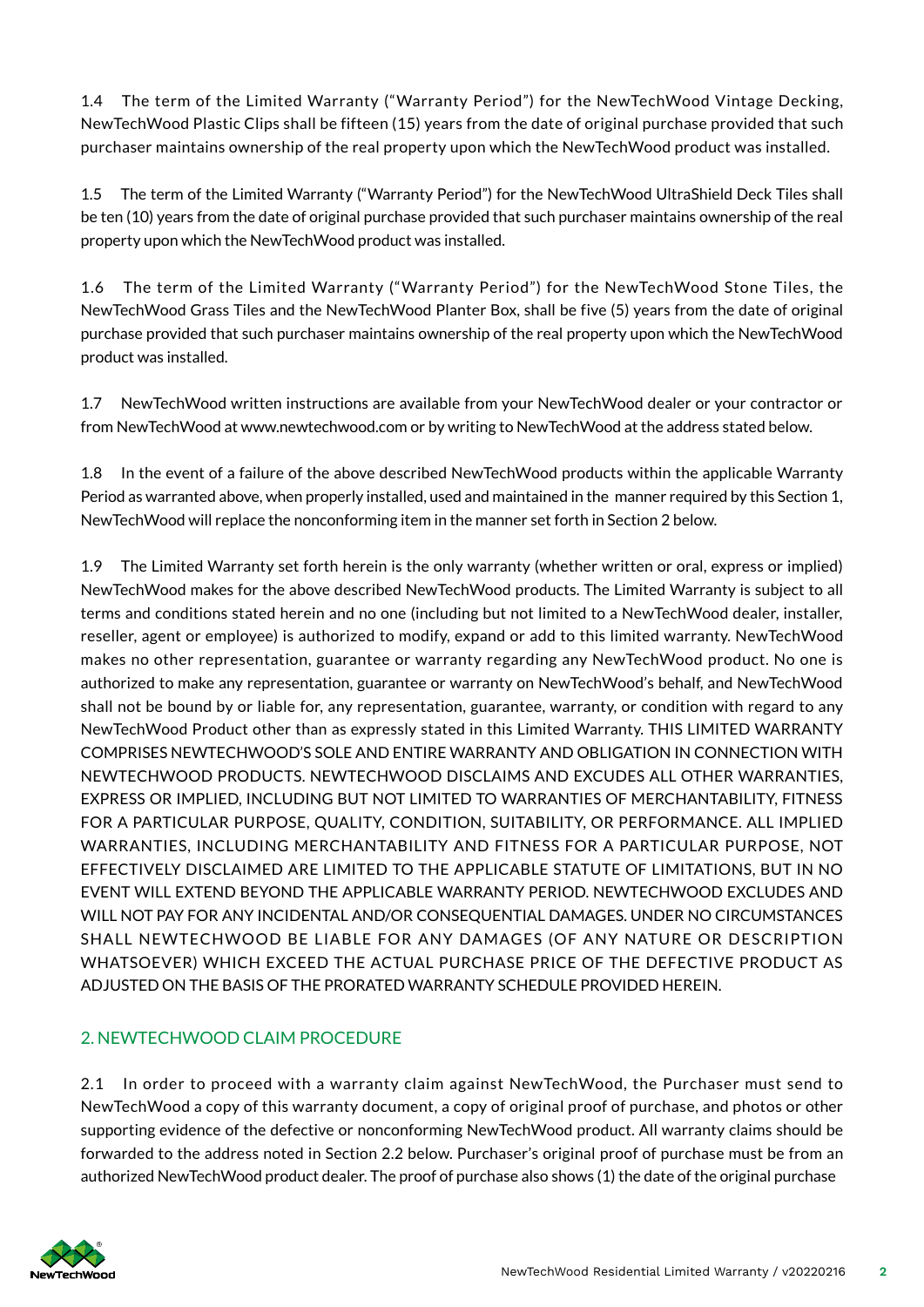and (2) that sufficient NewTechWood product has been purchased to cover the number of linear feet or meter claimed to be damaged. All warranty claims must be received by NewTechWood within the applicable Warranty Period and in no event later than thirty (30) days after any discovery of a possible nonconforming nature of or other failure of the NewTechWood product.

2.2 All warranty claims should be sent as follows: NEWTECHWOOD CORPORATION Claims Department Wutang Section, 12 Tuo, Daling, Huidong, Huizhou, Guangdong, China 516321 Email: inquiry@newtechwood.com

2.3 Upon discovering a possible defect of any NewTechWood product, Purchaser shall, at Purchaser's sole expense, make temporary repairs or cordon off the area in order to fully protect all property and persons that could be affected. Upon the written request of NewTechWood, the Purchaser must allow a NewTechWood representative to enter upon Purchaser's property to inspect the alleged nonconforming product. Purchaser is not authorized to make any permanent repairs or remove any of the NewTechWood products prior to NewTechWood having completed its claim investigation and, should Purchaser violate these requirements, such violations shall serve to invalidate and terminate the Limited Warranty provided by NewTechWood. No NewTechWood products shall be returned to NewTechWood unless directed and authorized by NewTechWood in writing to do so. Any removal or disposal of defective NewTechWood products shall be at Purchaser's sole cost and expense.

## 3. GENERAL CONDITIONS, EXCLUSIONS AND LIMITATIONS

3.1 Purchaser's sole remedy, and NewTechWood's sole liability to Purchaser, for (i) any claim whatsoever relating to the NewTechWood product, (ii) any claims arising out of the marketing, purchase, installation, use, storage, possession or maintenance of NewTechWood products (whether such claim arises in contract, warranty, tort, gross negligence, negligence, strict liability, statutes or regulations, or otherwise) or (iii) any claims that the NewTechWood products failed to perform as warranted above, is and shall be limited to NewTechWood's replacement of the defective NewTechWood product. NewTechWood shall not be responsible for the costs associated with the installation of the replacement NewTechWood product or the disposal of the defective NewTechWood product.

3.2 NewTechWood's obligation to provide replacement product shall only be in an amount equal to the volume (linear feet) of defective material as listed on the Prorated Warranty Schedule contained herein or the number of defective NewTechWood Fasteners. NewTechWood's replacement obligation allows NewTechWood to provide products as close in colour, design and quality to the original installation as reasonably possible, in NewTechWood's discretion and determination. Purchaser acknowledges that NewTechWood does not guarantee an exact match as colours and designs may change. Purchaser agrees to the use of such fasteners as adequate for reinstallation of the furnished board, irrespective of existing method. In NewTechWood's sole and absolute discretion, NewTechWood may, at its option, elect to refund the percentage of the original purchase price listed under Recovery on the Prorated Warranty Schedule in lieu of replacing the defective product.

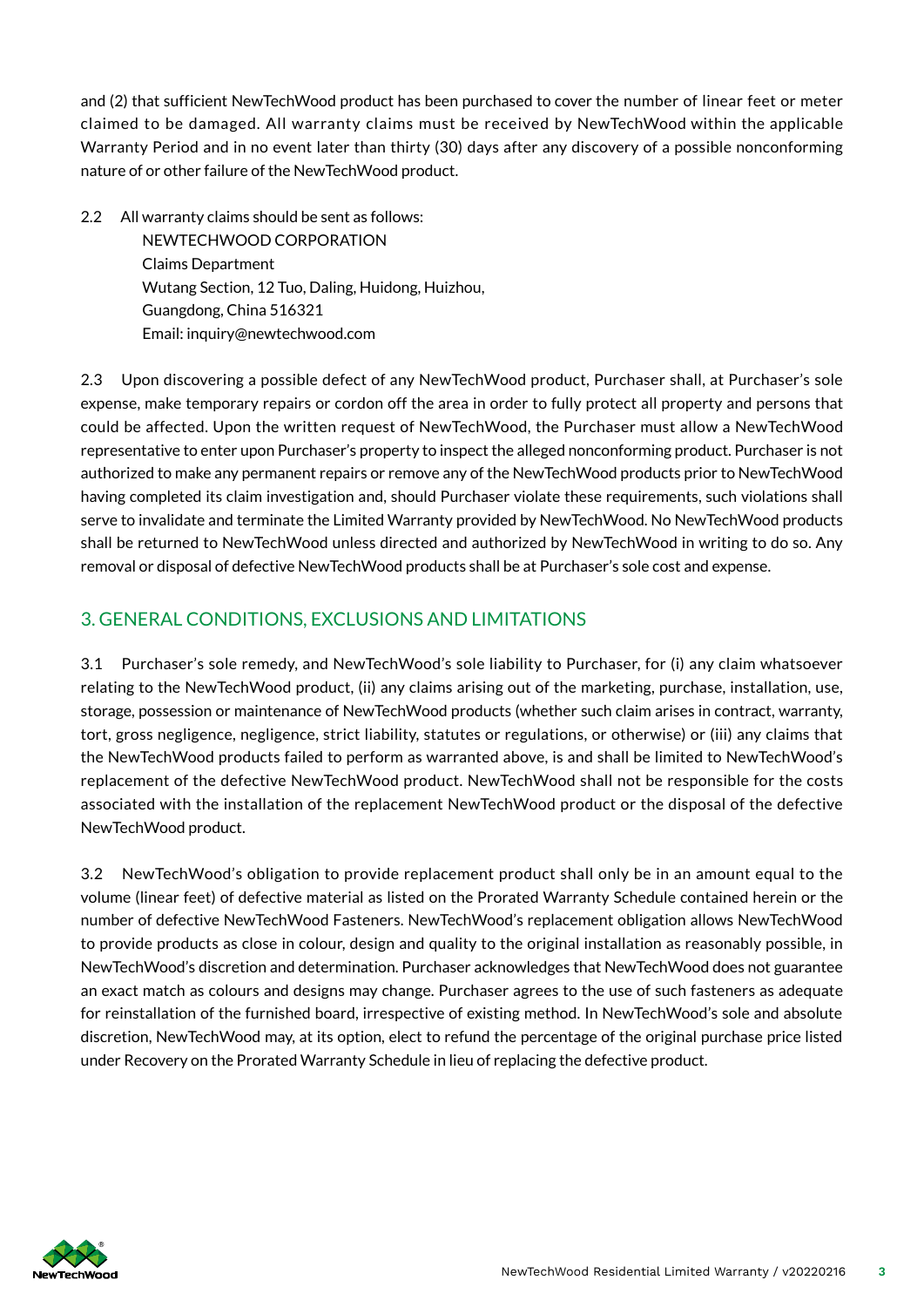| Recovery | $5-Yr$<br><b>Residential</b> | $10-Yr$<br><b>Residential</b> | $15-Yr$<br><b>Residential</b> | $20-Yr$<br><b>Residential</b> | $25-Yr$<br><b>Residential</b> |
|----------|------------------------------|-------------------------------|-------------------------------|-------------------------------|-------------------------------|
|          | <b>Year of Claim</b>         | <b>Year of Claim</b>          | <b>Year of Claim</b>          | <b>Year of Claim</b>          | <b>Year of Claim</b>          |
| 100%     | 0-1 years                    | 0-5 years                     | 0-7 years                     | 0-10 years                    | 0-10 years                    |
| 80%      | 2 years                      | 6 years                       | 8-9 years                     | $11-12$ years                 | $11-13$ years                 |
| 60%      | 3 years                      | 7 years                       | $10-11$ years                 | $13-14$ years                 | $14-16$ years                 |
| 40%      | 4 years                      | 8 years                       | $12-13$ years                 | $15-16$ years                 | $17-19$ years                 |
| 20%      | 5 years                      | 9 years                       | 14 years                      | $17-18$ years                 | 20-22 years                   |
| 10%      |                              | 10 years                      | 15 years                      | $19-20$ years                 | $23-25$ years                 |

### Prorated Limited Warranty Schedule

3.3 Under no circumstances whatsoever shall NewTechWood be liable for any direct, indirect, incidental, special, consequential, punitive, exemplary, statutory, special, or other, damages based upon the NewTechWood products or resulting, directly or indirectly, from any defect in the NewTechWood products, including, but not limited to damage to, diminution in value of and/or loss of use or enjoyment of, any property or part thereof, whether based on contract, tort, strict liability, statute, regulation or otherwise, even if NewTechWood is expressly advised about the possibility of such damages. Some states do not allow the exclusion or limitation of incidental or consequential damages in certain circumstances, so the above limitation may not apply to you.

3.4 The Limited Warranty does not cover and NewTechWood shall not be liable for any of Purchaser's installation, removal or reinstallation costs.

3.5 NewTechWood does not warrant against and is not responsible for, and no express or implied warranty shall be deemed to cover, any condition attributable to, in whole or in part, to: (i) improper installation of NewTechWood products, (ii) failure to abide by NewTechWood's written instructions, (iii) failure to comply with any and all applicable laws or building codes, including but not limited to improper structural support, fastening, ventilation or gapping, (iv) use of NewTechWood products beyond normal use or in an application not recommended or permitted by NewTechWood's written instructions and applicable laws and building codes, (v) movement, distortion, collapse or settling of the ground or the supporting structure upon which NewTechWood Products are installed, (vi) defects in or failure arising from decking structure resulting from water caused by improper installation, workmanship, maintenance or repair, (vii) any Act of God (including, but not limited to, flooding, hurricane, tornado, wind, earthquake, lightning, hail, etc.), (viii) discolouration, fading, spotting or staining from or caused, in whole or in part, by mold, mildew, other fungal growth, organic materials, metallic oxides or particles (including but not limited to rust or corrosion of any fasteners), dirt, other atmospheric or environmental pollutants, foreign substances such as grease or oil, chemicals (including but not limited to those found in cleaners), or normal weathering (def ined as natural efflorescence, exposure to sunlight, weather and atmospheric conditions which causes any coloured surface to gradually fade, flake, chalk, or accumulate dirt or stains), (ix) damage resulting from casualty, fire or exposure to heat sources such as cooking devices or retro-reflective surfaces, (x) the application of paints, stains, surface treatments or other chemical substances including but not limited to cleaners or pesticides, (xi) fading, flaking or other deterioration of any paints, stains or other coatings placed on the NewTechWood Products, (xii) climate change, environmental conditions, static electricity or any cause beyond the control of NewTechWood, (xiii) variations or changes in colour of NewTechWood products, (xiv) improper handling, maintenance, storage, abuse or neglect of NewTechWood products by

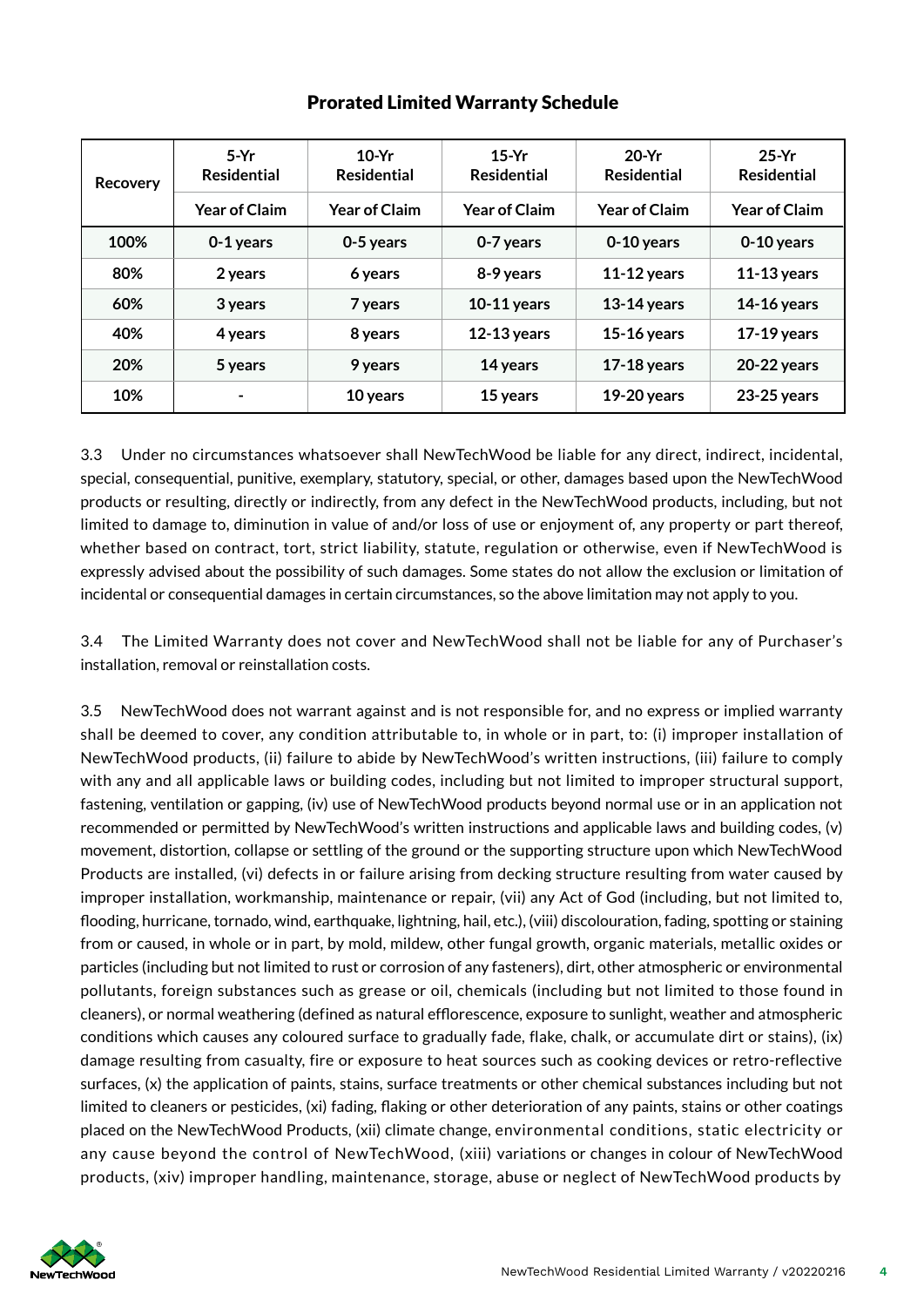Purchaser or any other party, (xv) ordinary wear and tear, (xvi) impact from objects or (xvii) any fasteners not supplied or approved by NewTechWood.

3.6 No warranty is given with respect to any fasteners other than the NewTechWood Fasteners. Other fasteners, whether approved fasteners or otherwise, are subject to only the warranties provided by the manufacturer of the fastener and Purchaser's sole warranty and remedy is with that manufacturer.

3.7 Purchaser and/or Purchaser's contractor or representative is solely responsible for determining the suitability of any NewTechWood products for Purchaser's property and for the installation and use of any NewTechWood products. Purchaser and/or Purchaser's contractor or representative shall be solely responsible for determining whether the NewTechWood product meets the requirements of any applicable building or safety code or similar regulation relating to Purchaser's property. Purchaser acknowledges that NewTechWood does not provide architectural or engineering services. NewTechWood makes no express or implied warranty or representation as to the suitability of the NewTechWood Products for, or actual performance, capabilities or operation of the NewTechWood Products at, Purchaser's property or under the conditions of Purchaser's use.

3.8 All warranties provided by NewTechWood, whether express or implied, and including the Limited Warranty, are void if any one or more of the following applies or occurs: (i) the NewTechWood product is not installed, maintained and/or used strictly in accordance with NewTechWood's written instructions, (ii) the NewTechWood product is not installed in accordance with all applicable laws, codes and regulations; (iii) the intentional or unintentional misuse of the NewTechWood product, whether foreseeable or unforeseeable; (iv) the failure of Purchaser to properly and/or timely maintain or repair the NewTechWood product; (v) the failure by Purchaser to provide timely notice to NewTechWood of any failure or defect of the NewTechWood product; or (vi) use of fasteners other than the NewTechWood branded fasteners or approved hidden fasteners listed on www. newtechwood.com to the extent that the NewTechWood product failures resulted from the use of non-approved fasteners.

# 4. BINDING ARBITRATION AND CLASS ACTION WAIVER

4.1 This section applies to any dispute between you and NewTechWood relating to your NewTechWood product which is not resolved as part of the warranty claim process. Purchaser may not proceed with any dispute resolution alternatives until and unless NewTechWood and Purchaser fail to resolve Purchaser's claims during the warranty investigation process. "Dispute" will be given the broadest possible meaning allowable under law.

4.2 In the event of an unresolved warranty claim, Purchaser must provide written notice to NewTechWood. Such written notice must (i) include a written statement of the facts, (ii) provide the name, address and contact information of the party giving it and (iii) the relief requested. You must send any Notice of Dispute by registered mail to NEWTECHWOOD CORPORATION, Claims Department, Wutang Section, 12 Tuo, Daling, Huidong, Huizhou, Guangdong, China, Zip Code: 516321, Email: inquiry@newtechwood.com. Purchase and NewTechWood agree to attempt resolution of such dispute through informal negotiation within 60 days from the date the Notice of Dispute is sent. After 60 days, Purchaser is authorized to commence arbitration.

4.3 BINDING ARBITRATION. IF YOU AND NEWTECHWOOD DO NOT RESOLVE ANY DISPUTE BY INFORMAL NEGOTIATION ANY EFFORT TO RESOLVE THE DISPUTE WILL BE CONDUCTED EXCLUSIVELY BY BINDING ARBITRATION. YOU ARE GIVING UP THE RIGHT TO LITIGATE (OR PARTICIPATE IN AS A PARTY OR CLASS MEMBER) ALL DISPUTES IN COURT BEFORE A JUDGE OR JURY. Instead, all disputes